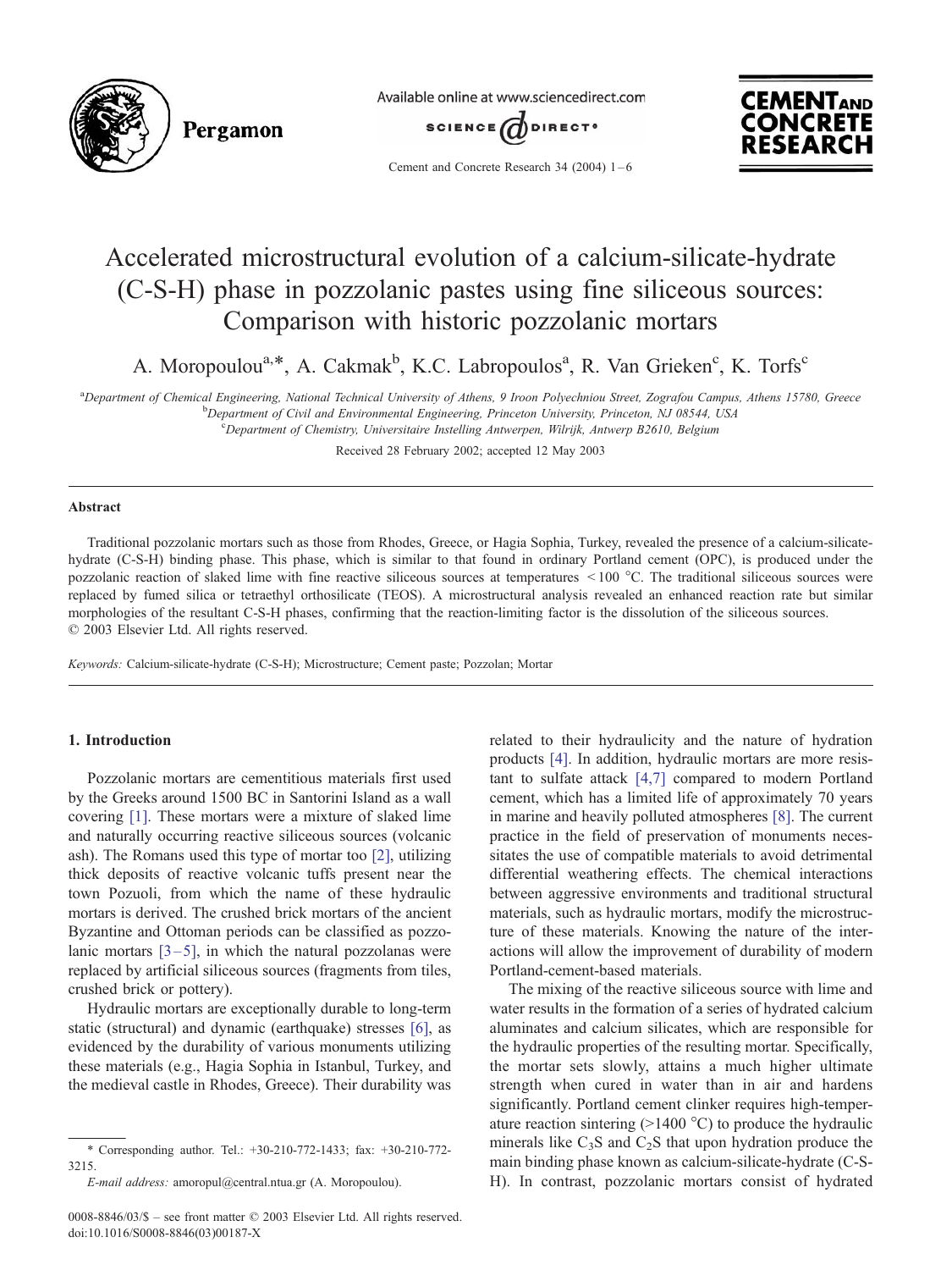<span id="page-1-0"></span>phases formed at temperatures  $\leq 100$  °C. The C-S-H phase formed by a pozzolanic reaction has a microscopic morphology similar to that developed by the hydration of the C2S and C3S found in Portland cement; the exact structural and chemical composition depends on the reactants [\[1,2\].](#page-5-0) The reactivity of Portland cement is higher than that of pozzolans with a corresponding effect on the setting time; Portland cement sets in < 1 day, whereas hydraulic mortars require weeks or even months.

The aim of the present work was to demonstrate an improvement in the rate of formation of the C-S-H phase formed by a pozzolanic reaction. It has been reported [\[1\]](#page-5-0) that the pozzolanic reaction, in traditional pozzolanic mortars, is controlled by the dissolution of the siliceous phases in the aqueous solution. In this study, Cab-O-Sil fumed silica and tetraethyl orthosilicate (TEOS) solutions were used as fine siliceous sources to demonstrate the higher reaction rate possible compared to traditional volcanic siliceous powders.

# 2. Experimental procedure

# 2.1. Materials

The reactants were  $Ca(OH)_2$  powder, USP grade (VWR Int., Bridgeport, NJ), Cab-O-Sil fumed silica, grade M-5 (Cabot, Tuscola, IL), with a mean particle size of  $20-30$  nm and a specific surface area of 200  $\text{m}^2/\text{g}$  and (CH<sub>3</sub>CH<sub>2</sub>O)<sub>4</sub>Si, TEOS aqueous solution (VWR Int.). The TEOS solution was used to study the hydration rate up to 1 h, whereas fumed silica was used for longer reaction times (from 1 h up to 3 weeks).

## 2.2. Sample preparation

Saturated solutions of  $Ca(OH)_2$  were prepared by dissolving  $Ca(OH)_2$  powder in  $CO_2$ -free distilled and deionized water. The solutions were then filtered through a Whatman No. 50 filter and centrifuged. The supernatant solution was used for subsequent experiments.

Various sample compositions were prepared in 25-ml plastic bottles. The initial Ca/Si ratio was 1:1 for the case of fumed silica (long reaction times), and 0.7:1, 1:1 and 2:1 for the case of TEOS (short reaction times). The reaction temperatures were  $25 \text{ °C}$  and  $80 \text{ °C}$  for the specimens containing fumed silica and  $25\text{ °C}$  when TEOS was used as the siliceous source. All samples were allowed to react at their respective temperatures in a  $CO<sub>2</sub>$ -free environment.

# 2.2.1. Pozzolanic samples with fumed silica

At the completion of the selected duration of reaction (1 h to 3 weeks), the samples prepared with fumed silica were repeatedly rinsed with deionized  $CO<sub>2</sub>$ -free water and centrifuged to remove any quantity of nonreacted  $Ca(OH)_2$ . The rinsing –centrifuging steps were repeated until the pH value of the washing solution became 7. The gels were then air dried at 70 °C in a  $CO_2$ -free environment and the powders were stored in sealed glass containers. The rinsing of the gels obviously would leach out some of the Ca ions present in the C-S-H and possibly change the C-S-H phase morphology. However, the focus of this study was the evolution of the Ca/Si ratio versus time. It is true that the C-S-H left will have a morphology affected by the preparation and may not be representative of the initial C-S-H. However, a comparison between the C-S-H formed in the different systems is still valid as long as the same protocol of preparation is used. This comparison is not only limited directly to the microscopic morphology of the C-S-H but also indirectly (by comparing the time needed to obtain similar microscopic morphologies or extends of hydration) to the reaction kinetics and their dependence on the reactivity of the siliceous sources.

#### 2.2.2. Pozzolanic samples with TEOS

Initial attempts that included a pH adjustment step (use of HCl) to terminate the pozzolanic reaction in those samples containing TEOS were abandoned due to the presence of a  $C_xS \text{-} CaCl_2 \cdot \nu H_2O$  phase. Instead, the TEOS paste was quenched by pouring the reacting solutions into liquid nitrogen and subsequently removing water by freeze-drying.

# 2.2.3. Traditional mortars

The microstructure of traditional hydraulic mortars was studied in comparison with the pozzolanic pastes containing fumed silica or TEOS. These traditional mortars originated from the medieval castle of Rhodes, Greece (mortar sample No. 9cp), and the dome structure of Hagia Sophia in Istanbul, Turkey (mortar sample 26-Dome rib 7). These are typical pozzolanic mortars used before the advent of modern ordinary Portland cement (OPC).



Fig. 1. TEM micrograph of a traditional pozzolanic mortar from Rhodes indicating the presence of C-S-H phase (filament-like entities).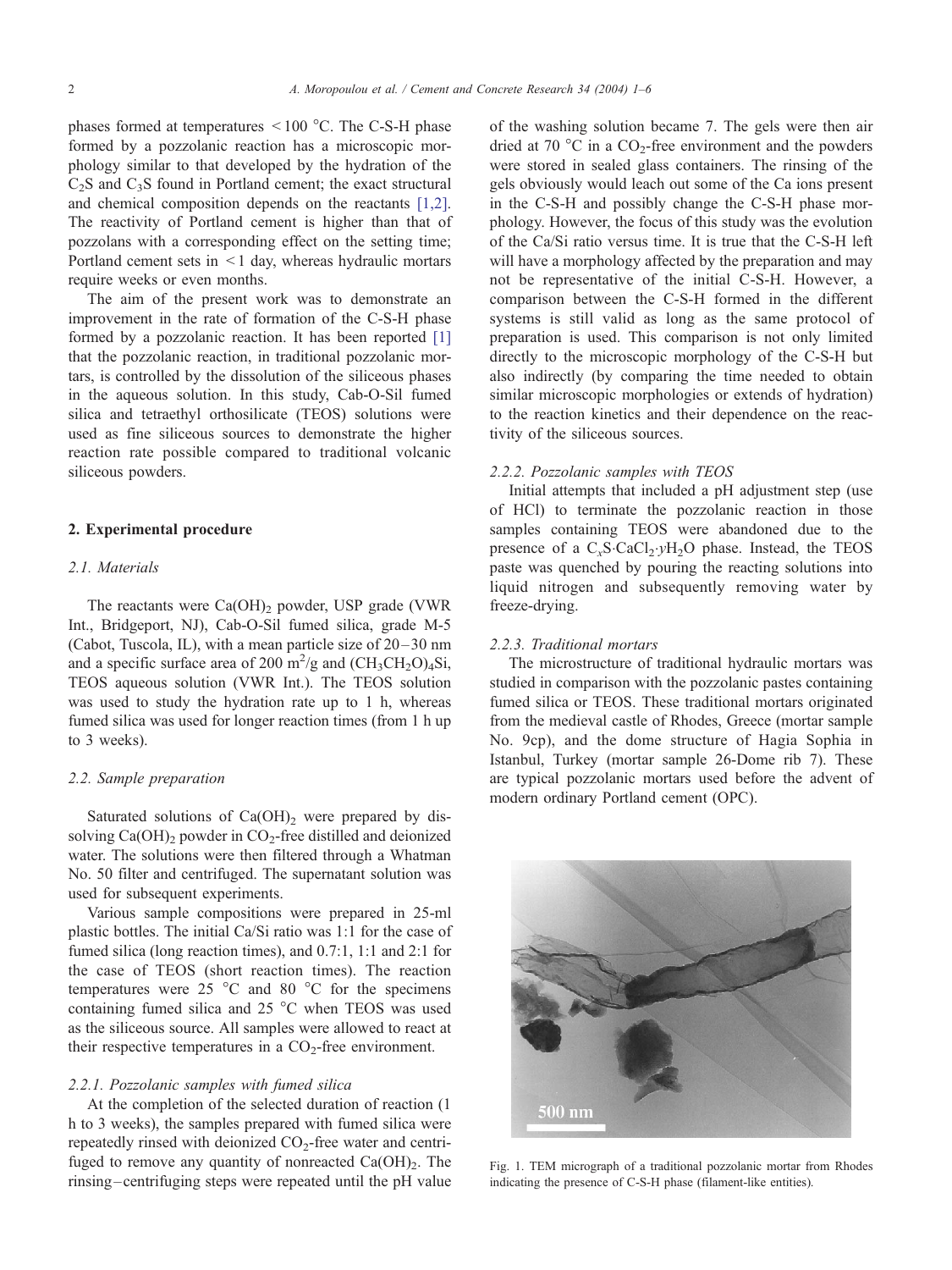<span id="page-2-0"></span>

Fig. 2. TEM micrograph of a traditional pozzolanic mortar from Rhodes revealing the foil-like morphology of the C-S-H phase developed by pozzolanic reaction.

#### 2.3. Characterization techniques

The electron microscopes used were a Philips CM20/ST TEM (Mahwah, NJ) and a JEOL JEM-1200 EX STEM connected with a TRACOR Northern TN5500 microanalysis system to record point spectra. The EELS data of certain samples were recorded using a ZEISS EM902 at an acceleration voltage limited to 80 keV. The samples (both hardened pastes and ground traditional pozzolanas) were prepared using the dipping method from colloidal suspension of particles. The particles of the sample powder were suspended in methanol and ultrasonicated for 30 min. A carbon-Formvar-coated Cu grid was dipped into the suspension, air dried and stored for further use. XRD data were obtained for certain samples using a Philips XRD 3720. A



Fig. 3. TEM micrograph of the traditional mortar of Hagia Sophia revealing the morphology of the binding C-S-H phase developed by pozzolanic reaction.

![](_page_2_Picture_7.jpeg)

Fig. 4. TEM micrograph of the Cab-O-Sil paste. Formation of a C-S-H phase is indicated after 1 h. Reaction temperature was 80 °C.

CuK<sub>a</sub> ( $\lambda$ =1.54049 A) radiation was used from 5° to 60° with a scan rate of  $2^{\circ}/\text{min}$ .

# 3. Results and discussion

#### 3.1. Microstructure of traditional pozzolanic mortars

Previous work on these materials [\[3\]](#page-5-0) as well as traditional pozzolanic mortars of similar technology and composition  $[4-6]$  has revealed the composition of the amorphous (or more precisely, nanocrystalline) phase in these materials, and has indicated a wide range of Ca/Si ratios. Figs.  $1-3$  reveal the morphology of the C-S-H phase in the traditional mortars of Rhodes [\(Figs. 1 and 2\)](#page-1-0) and Hagia Sophia (Fig. 3). The C-S-H phase has a foil-like morphology similar to that of the outer product of the hydration of

![](_page_2_Figure_13.jpeg)

Fig. 5. TEM micrograph of a paste prepared with Cab-O-Sil. Formation of a C-S-H phase is indicated after 4 h. Reaction temperature was 80 °C.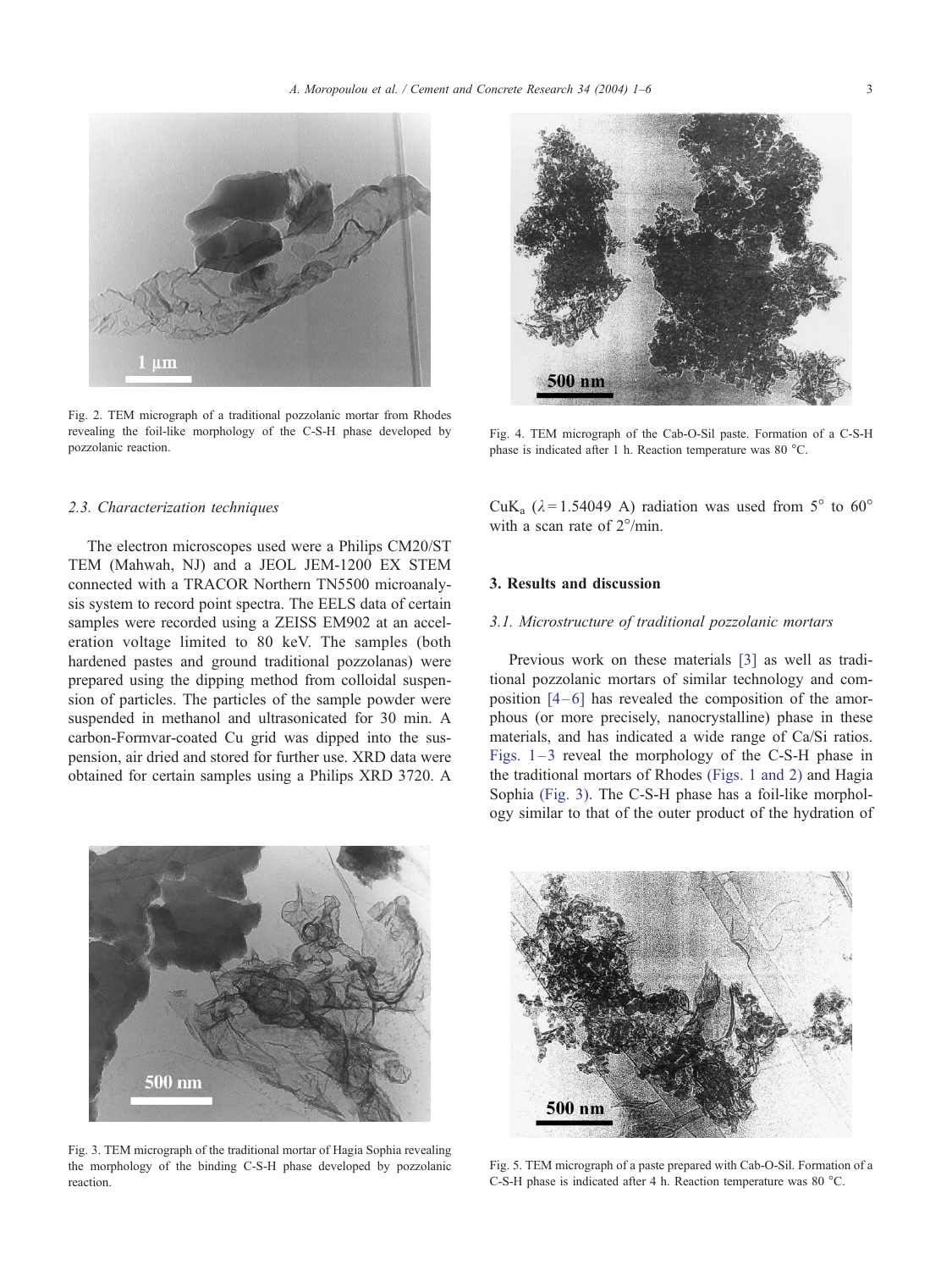![](_page_3_Picture_2.jpeg)

Fig. 6. TEM micrograph of a paste prepared with Cab-O-Sil. The C-S-H phase is prevailing after 24 h. Reaction temperature was 80 °C.

tricalcium silicate (Op C-S-H) in the presence of silica fume [\[9\]](#page-5-0). The foil-like geometry could be expected, since at the high pH values determined during the preparation of these mortars (pH>12), aqueous silica exists as small oligomers, whereas C-S-H gel contains siloxane chains aligned on  $CaO<sub>2</sub>$  sheets. This implies that  $CaO<sub>2</sub>$  sheets in cements are formed first and impose order on the silicates [\[10\].](#page-5-0)

# 3.2. Microstructure and composition of pastes containing fumed silica

Figs. 4–6 are typical TEM images of pastes prepared with fumed silica and reveal the morphology of the products of the pozzolanic reaction at its intermediate stages  $(1 -$ 24 h). Reaction temperature was 80  $^{\circ}$ C. A C-S-H phase is developing at the expense of the fine silica particles,

![](_page_3_Picture_7.jpeg)

Fig. 8. STEM image of the cluster of particles from Fig. 7. The leaching of most of the Ca ions leads to a Si-rich microstructure.

binding them and eventually embedding them into a foillike morphology.

The incorporation of silica particles (matrix effect) and the leaching out of the Ca ions during the washing step considerably decrease the Ca/Si ratio as shown in Fig. 7 (EELS spectrum of a cluster of particles bound by some C-S-H phase). The initial Ca/Si ratio was 0.7, and the samples were allowed to react at 80  $^{\circ}$ C for 4 h; at the end of the selected duration time and after the washing step, the resultant (apparent) Ca/Si was only 0.116, indicating the presence of silica particles and small amounts of C-S-H. This low Ca/Si ratio was typical for this temperature and duration of reaction, and suggests a small degree of reaction although the matrix effect from the presence of silica particles could not be ruled out completely. Fig. 8 is a STEM image of the cluster of particles measured in Fig. 7.

Ca/Si ratios of samples obtained at longer reaction times were always lower than the initial ones, and this was

![](_page_3_Figure_12.jpeg)

Fig. 7. EELS spectrum of a particle from a paste prepared with Cab-O-Sil and held at 80 °C for 6 days. The low Ca/Si ratio is probably the result of leaching of Ca ions during sample preparation.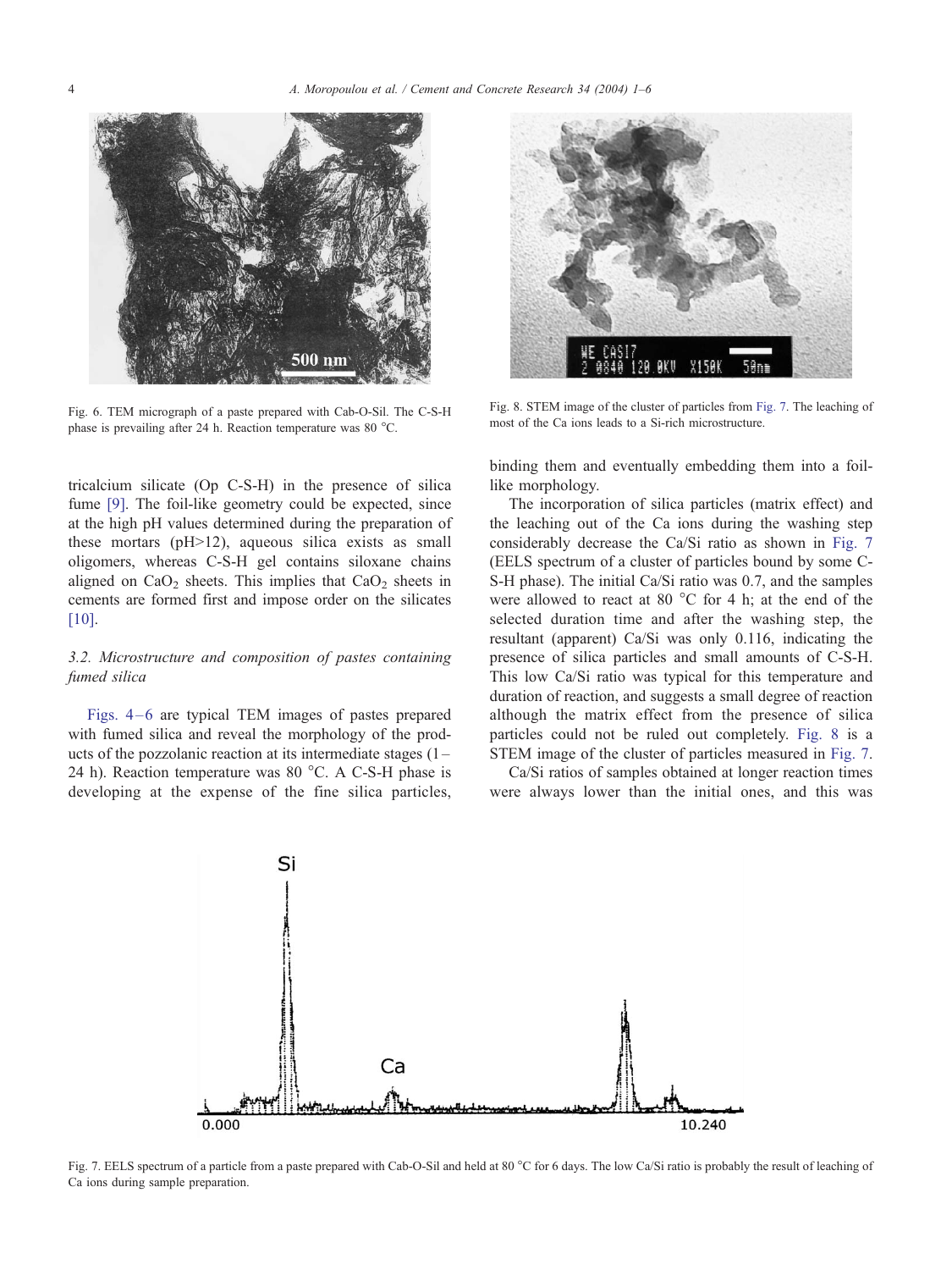![](_page_4_Picture_2.jpeg)

Fig. 9. TEM micrograph of the TEOS paste. The formation of a C-S-H phase is evident after 10 min of hydration. Initial  $Ca/Si = 0.7:1$ .

![](_page_4_Picture_4.jpeg)

Fig. 11. TEM micrograph of spherulites from the TEOS paste. Reaction time was 10 min and initial Ca/Si ratio = 2:1.

attributed to the leaching out of the Ca ions during the washing step in the sample preparation. However, when fumed silica (grains in the order of nanometers) was used as the siliceous source, a C-S-H phase (as in the case of [Figs.](#page-2-0) 4–6) was observed at reaction times less than a day, clearly showing an accelerated reaction rate compared to experience with traditional pozzolanas (where it takes much longer to reach a similar extent of reaction).

# 3.3. Microstructure of pastes prepared with TEOS

The replacement of fumed silica with TEOS accelerates the pozzolanic reaction due to the elimination of the dissolution step of the silica particles (fumed silica). The increased reaction rate is evident in Figs.  $9-11$ , where a C-S-H phase is observed as early as 10 min. The foil-like morphology of the C-S-H phase is similar to the morphology of the pastes with fumed silica (Figs.  $4-6$ ) or the

![](_page_4_Picture_9.jpeg)

Fig. 10. TEM micrograph of the TEOS paste. The formation of a C-S-H phase is evident after 10 min of hydration. Initial Ca/Si ratio = 1:1.

traditional mortars (Figs.  $1-3$ ). Fig. 11 shows some particles with a "spherulitic" morphology, which appear to be consisting of bundles of dendrites diverging from a single crystalline nucleus [\[11\].](#page-5-0) Although such ''spherulites'' were present in all three Ca/Si ratios studied (with TEOS), the foil-like morphology was eventually prevailing with increasing reaction time.

# 4. Conclusions

The use of finer and more reactive siliceous sources demonstrates an accelerated evolution of a C-S-H phase during the pozzolanic reaction. This phase has a microscopic morphology similar to that of the binding phase in traditional pozzolanic mortars, indicating that the increased reactivity of the siliceous sources does not change significantly the eventual microstructure of the C-S-H phase. The elimination of the dissolution step of silica by the use of TEOS instead of fumed silica shows that the limiting factor in the reaction rate of the pozzolanic reaction is the dissolution of the siliceous source into the  $Ca(OH)_2$  saturated solution.

The use of chemical activators has been reported to increase the reaction rate of the pozzolanic reaction [\[12,13\].](#page-5-0) Results in this study have demonstrated that the reaction rate of the pozzolanic reaction can be (further) increased by appropriate selection of the reactants, showing great potential for the use of pozzolanic mortars in modern-day applications.

## Acknowledgements

The authors acknowledge help from Prof. I.A. Aksay and Dr. C. Chun, both from Princeton University.